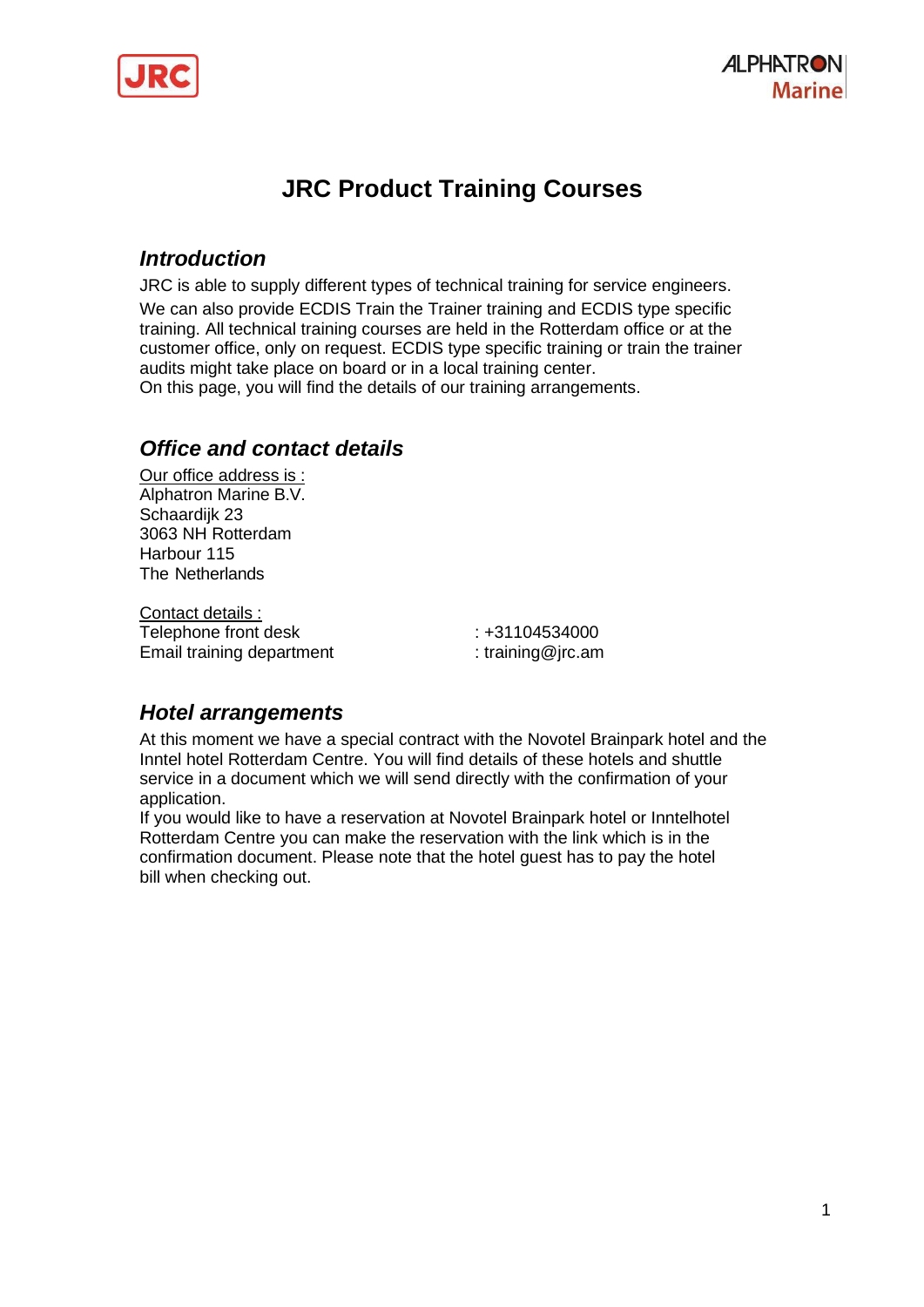

#### *Training rules and requirements*

The engineer must have **at least one year** of **field experience** on the equipment in general (either JRC or other brands) and **understand the electronic fundamentals** of the type of equipment.

If, during training, a lack of general experience/knowledge on the equipment is ascertained, the trainer may decide not to issue a certificate. The cost of the training will not be reimbursed.

For **ECDIS**, **VDR** and **Fleet Broadband** training we require that the trainee has adequate experience of the windows operating system, networking and NMEA protocols for example IEC61162 – 1/2/450.

For **Radar** training we expect the trainee to have adequate experience with radar systems.

For training of **Sonar** equipment we expect the trainee to have adequate experience with underwater acoustic principles.

For **GMDSS** training we expect the trainee to have adequate experience with super heterodyne transceivers and do recommend operator's certificate for GMDSS equipment.

For **AlphaMidiCourse** and **AlphaMiniCourse** we expect the trainee to have adequate experience with gyro principles.

We expect that the trainees arrive in time for the training and notify us by telephone whenever they are not able to do so.

In order to receive a certificate, trainees have to follow the complete course. If any part of the training is not completed then we cannot issue certificate.

Training is between 09:00 - 16:00 daily. There will be adequate breaks during the day. Between 12:15 – 13:00 there will be a daily lunch available.

After finishing training for specific equipment an online test will be provided. This has to be completed by the trainee. In order to receive a certificate the trainee must score at least 70%. The trainee is allowed to use all the documents provided on the course when completing the online test.

Mobile telephones have to be switched off during training. Emergency use of mobile telephones is discussable.

We expect trainees to pay attention to the training and do not use the Internet for web browsing or working during training.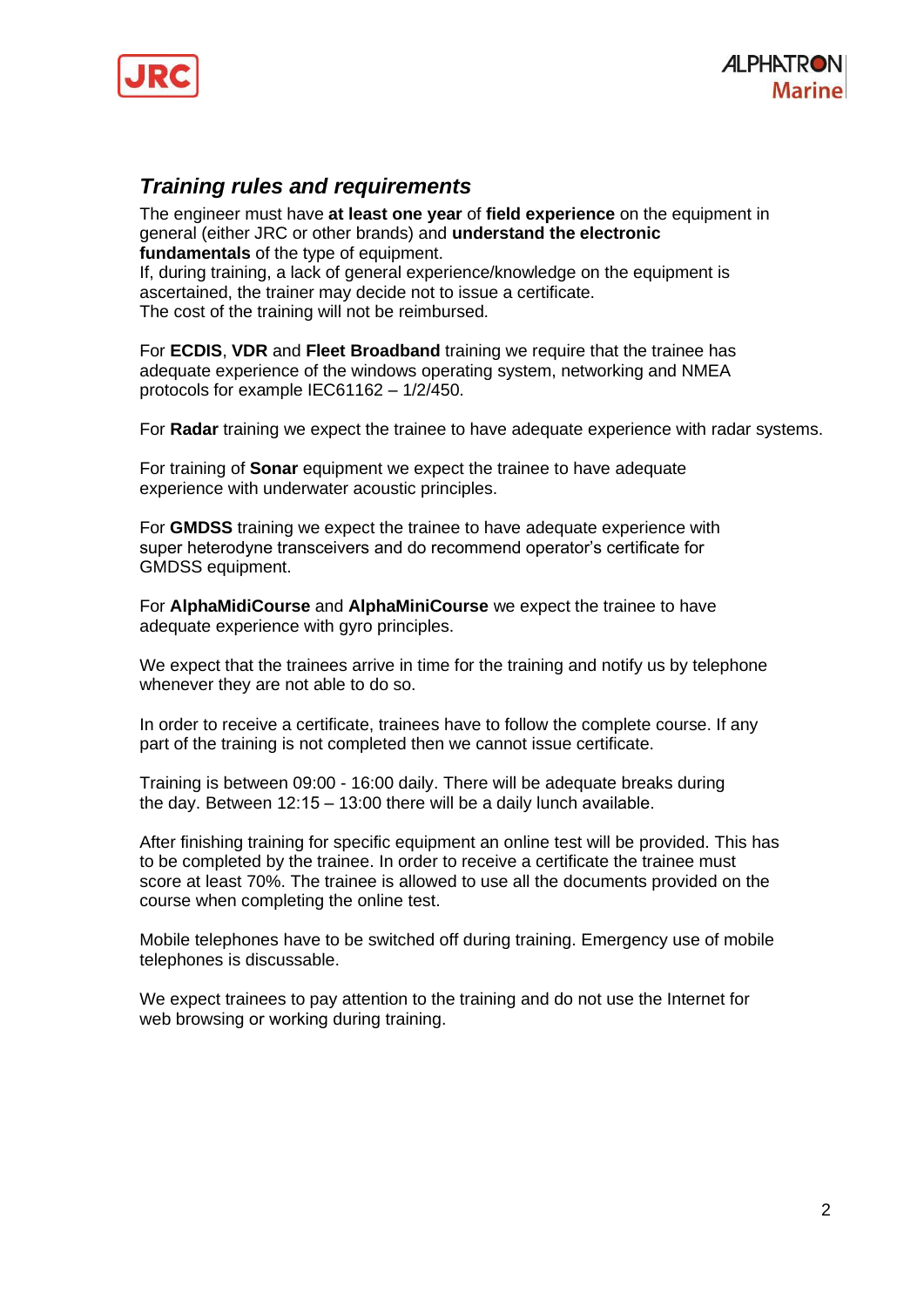

### *What do the trainees have to bring*

During the training we will hand out training documents in PDF format. Trainees have to bring the laptop which they use for service. This is to make sure that the laptop they use is suitable for connecting to our equipment.

Software required for opening standard industrial formats files should be installed on the laptop (e.g. VLC LAN, Word, Excel, Adobe reader, Winzip or Winrar, Google Chrome, Mozilla Firefox and Internet Explorer updated to latest versions).

It is preferable to carry commonly used cables e.g. straight serial cable (1,5m), crossed serial cable (1,5m) and straight CAT-5 cable (5m). However if not available we can supply a limited amount of cables during the training.

Also recommendable is to bring USB to serial converter if the laptop does not have a serial port. Please also check if the laptop is able to read/write CF cards and/or PCMCIA cards. If not please bring an external reader. This is especially important for Radar and (S)-VDR training (1800/1850, 1900/1950). Arrange that the trainees have admin rights, from the IT department, to his computer in order to be able to switch firewalls off. This is important for the Radar and (S)-VDR training courses.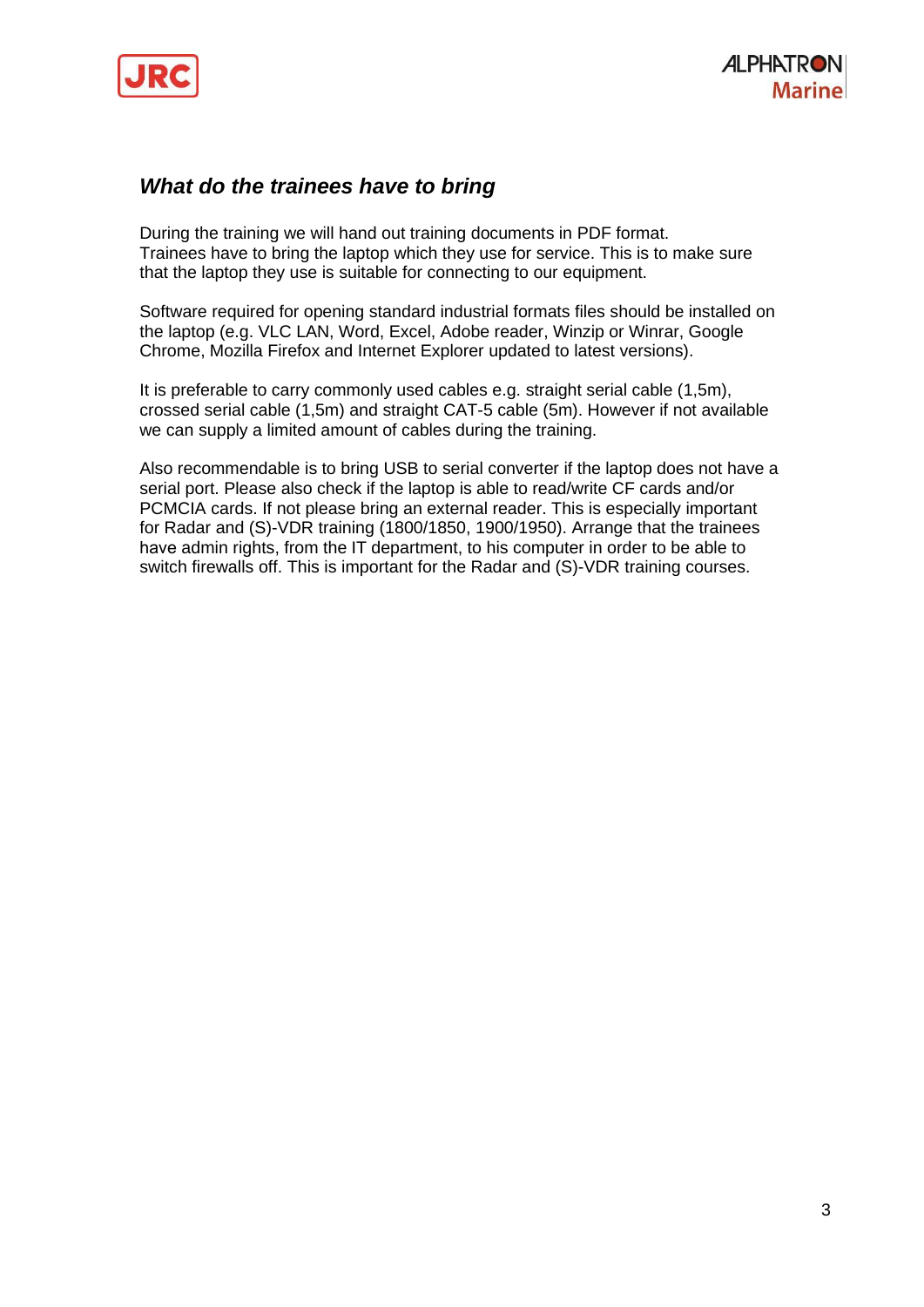

| <b>Technical Training composition and duration</b> |  |  |  |  |
|----------------------------------------------------|--|--|--|--|
|----------------------------------------------------|--|--|--|--|

| <b>Training</b>                                         | <b>JRC</b> products                                                                                                                                                                                                                               | <b>Days</b> | <b>Practice</b> | <b>Required</b>                                                                                                                                                                                                                 |
|---------------------------------------------------------|---------------------------------------------------------------------------------------------------------------------------------------------------------------------------------------------------------------------------------------------------|-------------|-----------------|---------------------------------------------------------------------------------------------------------------------------------------------------------------------------------------------------------------------------------|
|                                                         | Maximum of 6 attendees of all technical courses                                                                                                                                                                                                   |             |                 |                                                                                                                                                                                                                                 |
| Proline<br>Classroom<br>Install/Comm.<br>Proline Online | JMA-5200MK2<br><b>JMA-5300MK2</b><br><b>JMR-5400</b><br><b>JLN-741</b><br><b>AlphaPilot MFM</b><br>AlphaSeaPilot MFC<br>AlphaMidiCourse<br>AlphaConnectClassic<br><b>JUE-251</b><br>JLN-652 *)<br>JFP-185BB *)<br>JFS-280 *)<br>*) In Madrid only | 4 days yes  | online          | Theory of radar operation.<br>Laptop.<br>Adequate knowledge NMEA<br>protocols.<br>Adequate understanding of<br>interfaces<br>Install requirements<br>Tuning/adjustments/settings<br>Mounting<br>By using our Online manuals one |
| Test<br>Install/Comm.                                   | JMA-1030<br>JMA-3300<br>JFE-380<br>JLR-8400/8600<br>JLR-21/31<br><b>JHS-183</b><br>AlphaBNWAS<br><b>JHS-800S</b><br><b>JSS-2150</b><br>AlphaRudder MFM                                                                                            |             |                 | can do an online quiz regarding:<br>Theory of radar operation<br>adequate knowledge NMEA<br>protocols.<br>Adequate understanding of<br>interfaces<br>Install requirements<br>Tuning/adjustments/settings<br>Mounting            |
| <b>ECDIS &amp; Radar</b><br>non MFD                     | <b>JMA-7100</b><br>JMA-9100<br><b>JMA-5200MKII</b><br>JMA-5300MKII<br><b>JAN-901B</b><br><b>JAN-701B</b><br><b>JAN-2000MKII</b>                                                                                                                   | 4 days      | Yes             | Theory of radar operation<br>adequate knowledge NMEA<br>protocol.<br>Laptop.<br>Adequate knowledge of computer<br>architecture.<br>Adequate knowledge of windows<br>XP/7/10<br>Adequate understanding of<br>networking.         |
| <b>MFD Complete</b>                                     | <b>JMR-7200</b><br>JMR-9200<br>JAN-7201 TCS edition 2<br>JAN-9201 TCS edition 2<br>JAN-7202 BAMS<br>JAN-9202 BAMS<br><b>JMR-5400</b><br><b>JCX-161</b>                                                                                            | 5 days Yes  |                 | Theory of radar operation<br>adequate knowledge NMEA<br>protocol.<br>Laptop.<br>Adequate knowledge of computer<br>architecture.<br>Adequate knowledge of windows<br>XP/7/10<br>Adequate understanding of<br>networking.         |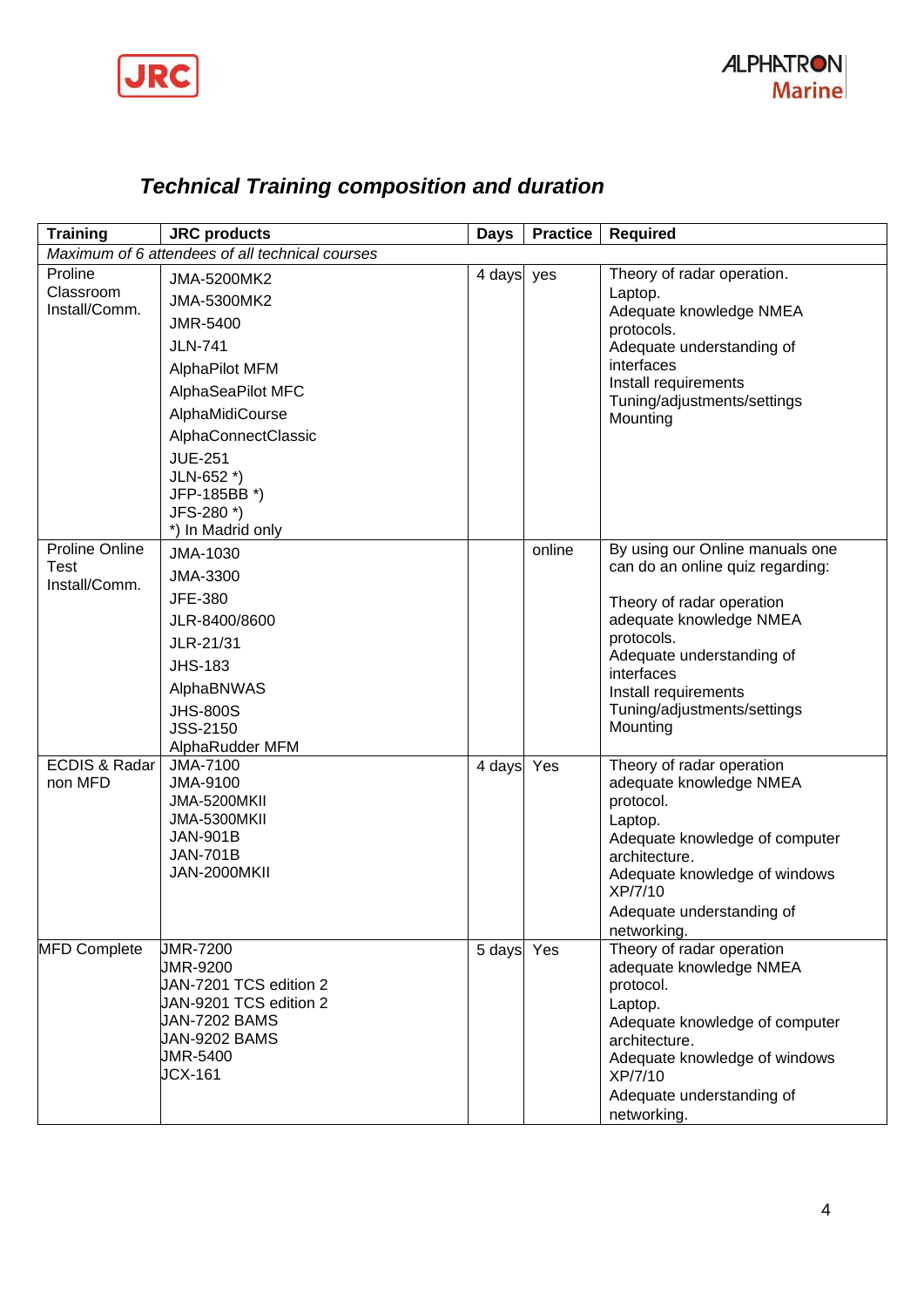

| (S)VDR                                         | <b>JCY-1800</b><br><b>JCY-1850</b><br><b>JCY-1900</b><br><b>JCY-1950</b>                                                                                                            | 3 days     | Yes | Adequate knowledge NMEA<br>protocols.<br>Laptop used for APT/installation<br>$(S)-VDR$ .<br>Straight LAN cable.                                                                      |
|------------------------------------------------|-------------------------------------------------------------------------------------------------------------------------------------------------------------------------------------|------------|-----|--------------------------------------------------------------------------------------------------------------------------------------------------------------------------------------|
| $(S)-VDR$<br>Speedlog                          | <b>JCY-1800</b><br><b>JCY-1850</b><br><b>JCY-1900</b><br><b>JCY-1950</b><br><b>JLN-550</b><br><b>JLN-205</b><br><b>JLN-720</b><br><b>JLN-740</b>                                    | 5 days Yes |     | Adequate knowledge of<br>underwater acoustics and Doppler<br>effect.<br>Adequate knowledge NMEA<br>protocols.<br>Laptop used for<br>APT/installation (S)-VDR.<br>Straight LAN cable. |
| $(S)-VDR$<br>EchoSounder                       | <b>JCY-1800</b><br><b>JCY-1850</b><br><b>JCY-1900</b><br><b>JCY-1950</b><br><b>JFE-380</b><br><b>JFE-680</b>                                                                        | 5 days Yes |     | Adequate knowledge of<br>underwater acoustics and Doppler<br>effect.<br>Adequate knowledge NMEA<br>protocols.<br>Laptop used for<br>APT/installation (S)-VDR.<br>Straight LAN cable. |
| $(S)-VDR$<br>FleetBroadband<br>& Global Xpress | <b>JCY-1800</b><br><b>JCY-1850</b><br><b>JCY-1900</b><br>JCY-1950JUE-251<br><b>JUE-501</b><br>JUE-60GX                                                                              | 5 days     | Yes | Adequate knowledge NMEA<br>protocols.<br>Adequate knowledge of<br>networking.<br>Laptop used for APT/installation<br>$(S)-VDR$ .<br>Straight LAN cable.                              |
| GMDSS  <br>Fleetbroadband<br>& Global Xpress   | JSS-2150(N)<br>JSS-2250(N)<br>JSS-2500(N)<br><b>JHS-800</b><br><b>JHS-770S</b><br><b>JHS-780D</b><br><b>JUE-95</b><br><b>JUE-87</b><br><b>JUE-251</b><br><b>JUE-501</b><br>JUE-60GX | 5 days     | Yes | Theory of super heterodyne<br>transceiver<br>GMDSS operators certificate.<br>Adequate knowledge NMEA protocols.<br>Adequate knowledge of<br>networking.<br>Laptop.                   |
| Gyro & SeaPilot<br>AlphaPilot MFM              | AlphaMidiCourse<br>AlphaMiniCourse<br>AlphaSeaPilot<br>AlphaPilot MFM                                                                                                               | 4 days     | Yes | Adequate knowledge of gyro.<br>Laptop.                                                                                                                                               |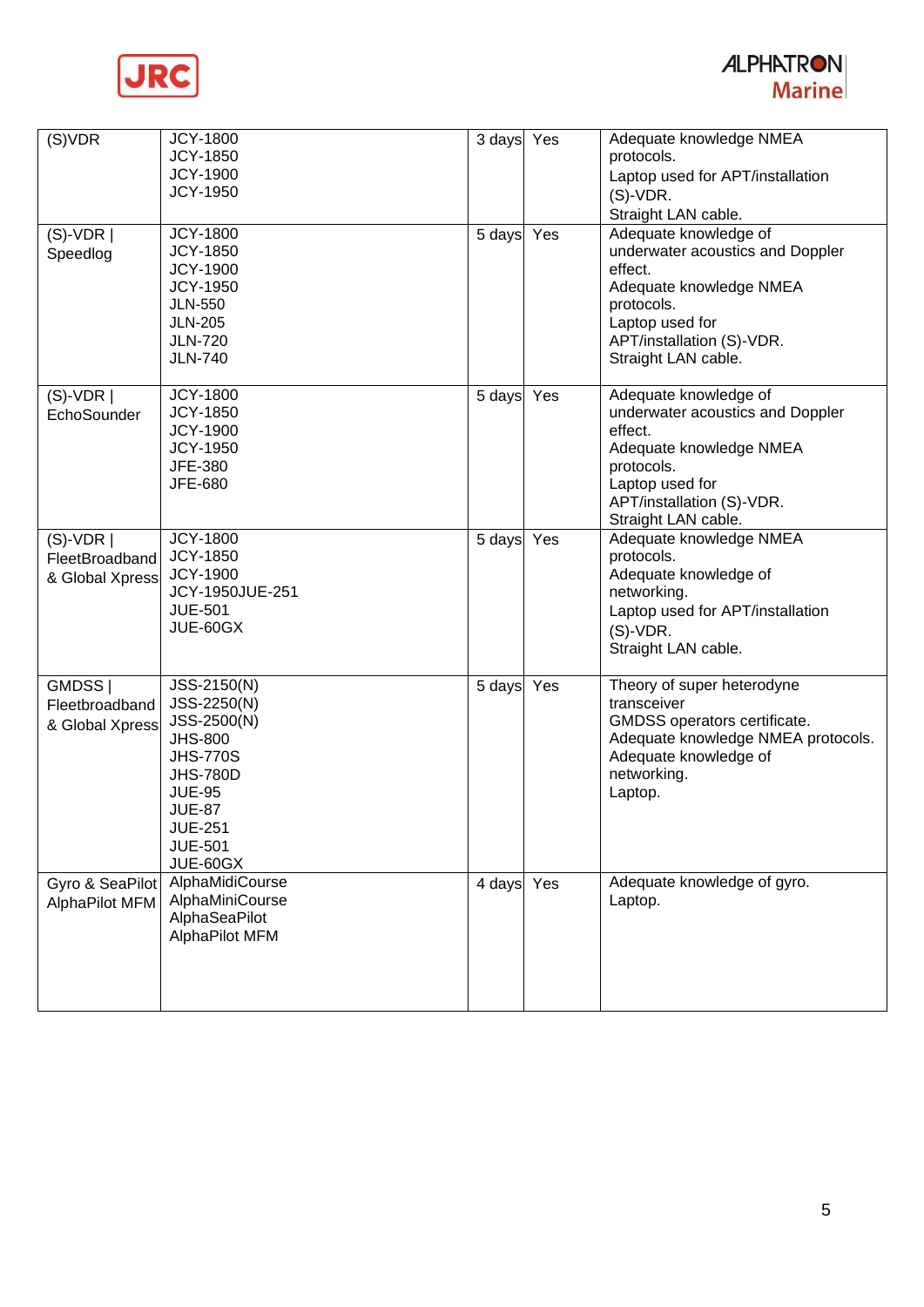

# *JRC ECDIS Type Specific and Train the Trainer trainings*

| <b>ECDIS type</b>                      | Type of training                                                       | <b>Duration</b> | <b>Requirements</b>                                                                                                                                                                                                     |
|----------------------------------------|------------------------------------------------------------------------|-----------------|-------------------------------------------------------------------------------------------------------------------------------------------------------------------------------------------------------------------------|
| JAN-701/901M<br>JAN-<br>701B/901B/2000 | Train the Trainer & Audit<br>Validity of certificate $= 2$ years       | 4 days          | Service partner or distributor.<br>STCW approved training center.                                                                                                                                                       |
| JAN-7201/9201                          | Train the Trainer<br>"B" course<br>Validity of certificate $= 2$ years | 3 days          | Service partner or distributor.<br>STCW approved training center.<br>Written test $=$ >100%.<br>Practical test 1 (40 min/person). Final<br>assessment (2 hrs/person).<br>If more than 4 attendees need two<br>trainers. |
| JAN-7201/9201                          | <b>Type Specific Training</b><br>C1 standard classroom                 | 2 days          | Seaman book.<br>Max. 6 attendees.<br>Written test $=$ >70%.<br>Practical test.                                                                                                                                          |
| JAN-7201/9201                          | <b>Type Specific Training</b><br>C2 standard onboard training          | 10 hours        | Seaman book.<br>Max 6 attendees.                                                                                                                                                                                        |

# *Marcom A training*

| <b>Subjects Marcom A</b> | <b>Type of Training</b>             | <b>Duration</b> | <b>Requirements</b>                          |
|--------------------------|-------------------------------------|-----------------|----------------------------------------------|
| English                  | <b>General Operator Certificate</b> | $5$ days $+$    | This training is only in Dutch.              |
| <b>OPV</b>               |                                     | 1 dav           | ID and passport photo are needed for         |
| <b>VPT</b>               |                                     | examination     | application of your certificate. Certificate |
|                          |                                     |                 | will be issued by IL & T Max. 4              |
|                          |                                     |                 | attendees.                                   |

# *Type Specific Training Wärtsilä*

| <b>ECDIS</b> type  | Type of training              | <b>Duration</b> | <b>Requirements</b> |
|--------------------|-------------------------------|-----------------|---------------------|
| <b>NS4000</b>      | <b>Type Specific Training</b> | 2 days          | Max. 6 attendees.   |
| AlphaBridge T 4000 | Classroom only                |                 | Written test.       |
|                    |                               |                 | Practical test.     |

# *Alphatron Product Training Operational/Technical*

We also provide Alphatron Product Training on operational and technical levels. These training courses are always tailor made training courses. For extra information, please contact the training department.